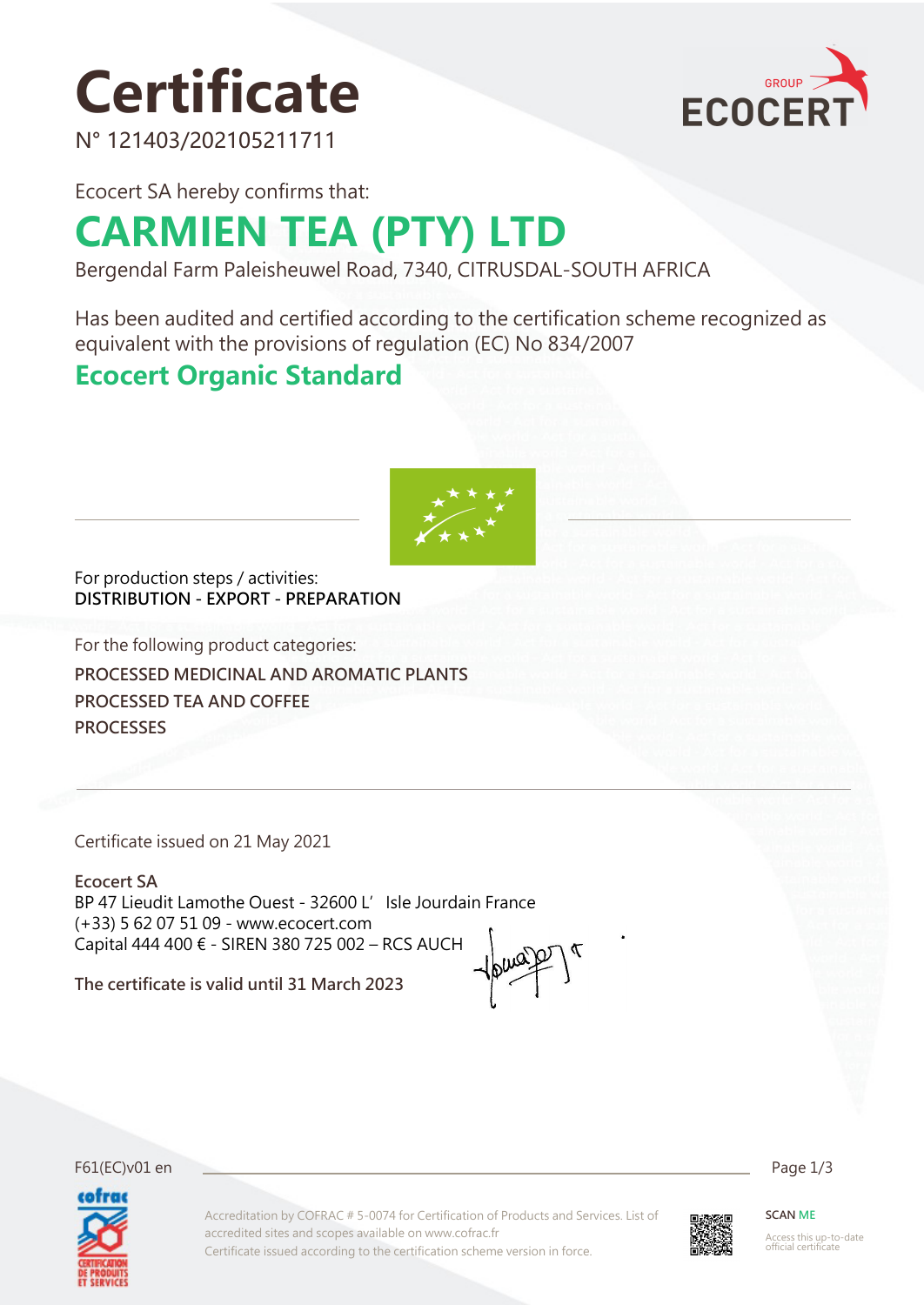## **Annex to the certificate**



N° 121403/202105211711

## **CARMIEN TEA (PTY) LTD**

Ecocert Organic Standard recognized as equivalent with the provisions of regulation (EC) No 834/2007

### Products certified:

- **>** Buchu Bulk Organic
- **•** Green Honeybush Tea Bulk **Organic Community** Organic
- **•** Green Rooibos Tea Bulk **Organic**
- **•** Green Rooibos Tea Packed **Organic**
- **•** Honeybush Tea Bulk **Organic**
- 
- 
- **•** Rooibos Granules, Dust **Contract Contract Contract Contract Contract Contract Contract Contract Contract Contract Contract Contract Contract Contract Contract Contract Contract Contract Contract Contract Contract Contr**
- **Provided Packed Packed Packed Packed Packed Packed Packed Packed Packed Packed Packed Packed Packed Packed Packed Packed Packed Packed Packed Packed Packed Packed Packed Packed Packed Packed Packed Packed Packed Packed**
- **•** Rooibos Tea Bulk **Organic**
- **•** Rooibos Tea Packed **Organic**

 **PRODUCT DEFINED AS**

 **>** Labelling Process compliant with the organic rules **•** Packaging **b** Packaging **Process compliant with the** organic rules

Certificate issued on 21 May 2021

**The certificate is valid until 31 March 2023**

### **Ecocert SA**

BP 47 Lieudit Lamothe Ouest - 32600 L'Isle Jourdain France (+33) 5 62 07 51 09 - www.ecocert.com Capital 444 400 € - SIREN 380 725 002 – RCS AUCH